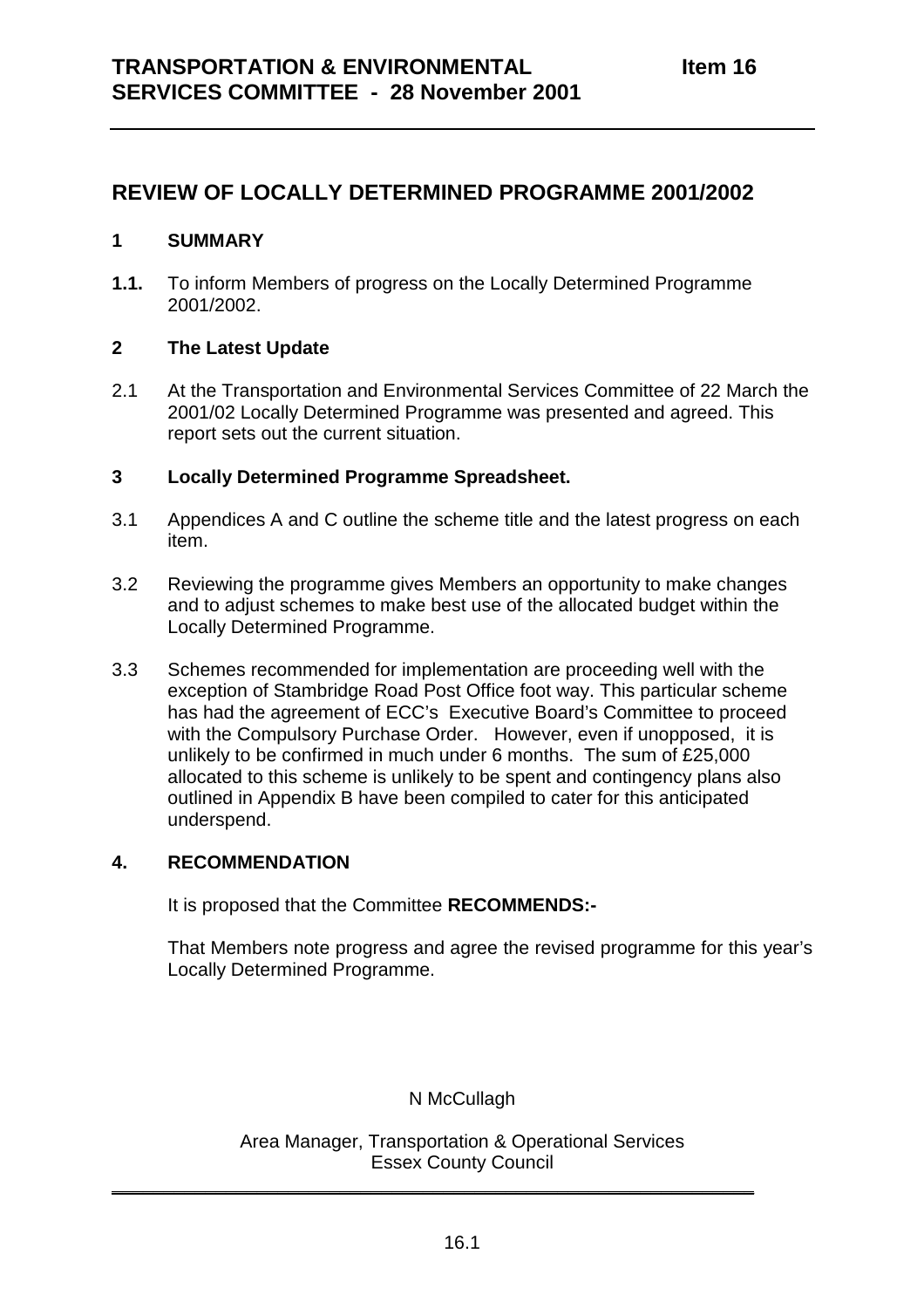## **Background Papers**

Transportation and Environmental Services Committee of 22<sup>nd</sup> March Item 11.

For further information please contact Trudy Tite on:- Tel 01268 771458 E-Mail:- millst@essexcc.gov.uk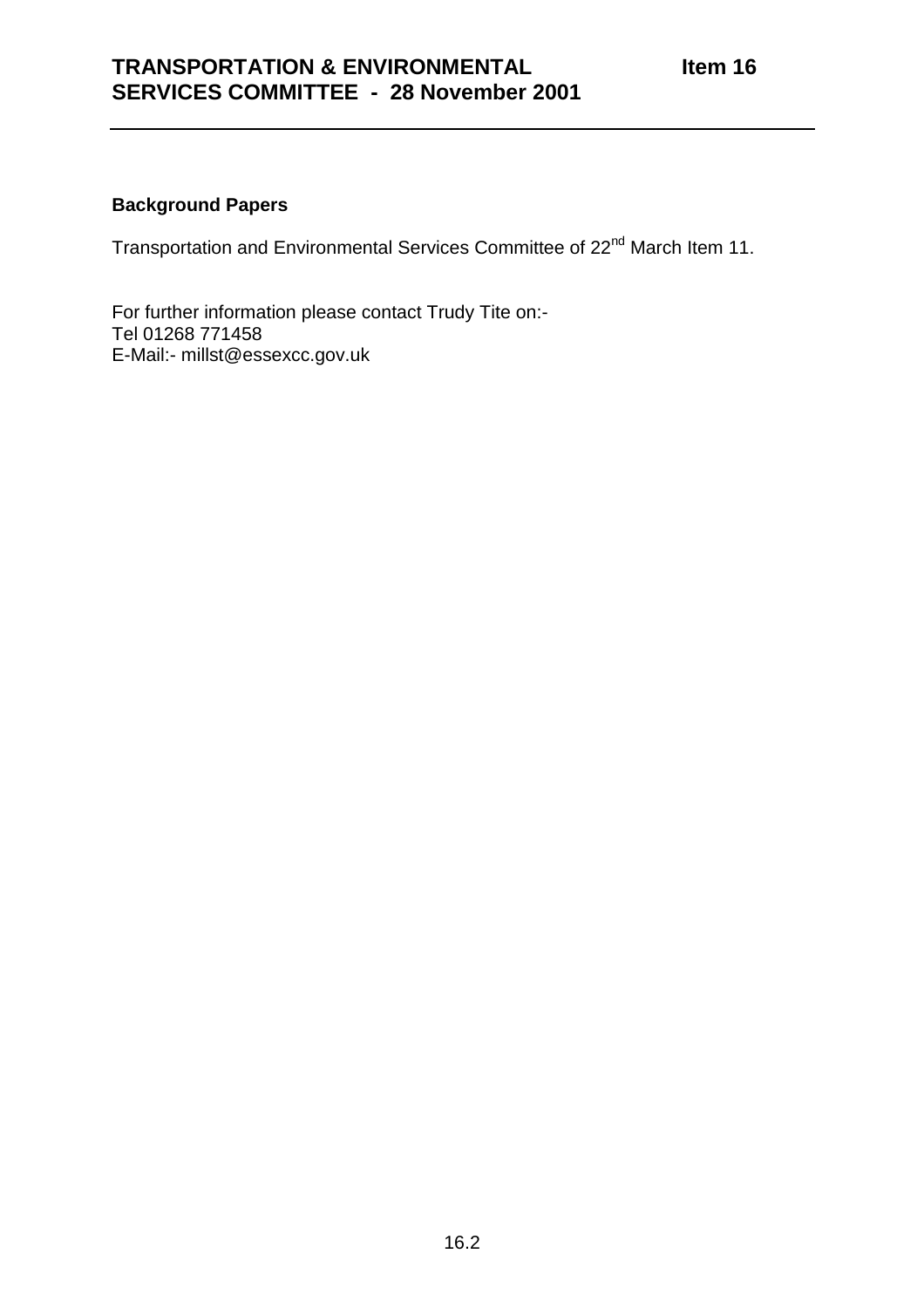# **TRANSPORTATION & ENVIRONMENTALSERVICES COMMITTEE - 28 November 2001**

APPENDIX A**Scheme Title Progress Estimated Cost Projected End Cost***Residential Zones*Anne Boleyn Estate, Rochford Pooles Lane Hullbridge Roach Avenue/Glasseys Lane, Rayleigh Rectory Road estate, Hawkwell Initial working party meeting discussed the criteria for measuring each zone. From these discussions, a form for assessing each zone has been put together. This is to be discussed and refined at the next working party meeting to be arranged for December. The agreed assessment will be presented to Members in due course and if agreed the nominated zones will then be assessed. The remaining schemes will form a new ranked scheme list for Residential Zones£5,000 to enable initialsurveys, possible feasibility studies and consultationsto be carried out£5,000 *New and Improved Footway Facilities*Stambridge Road vicinity of Post **Office** Agreement received from ECC Executive Board to proceed however legalities even if unopposed is likely to take 6months or longer if court proceedings ensue. Funding is unlikely to be spent this financial year. £1500 - £20,000 cost of Compulsory Purchase order£25,000 cost of worksScheme to beprogressed to a value of £25,000 this financial year Very unlikely to be spent this year to be reallocatednext year *General/Layout Improvements* Pram crossings Rolling programme commenced. Will continue until budget is spent. £4,000 £4,000

**Item 16**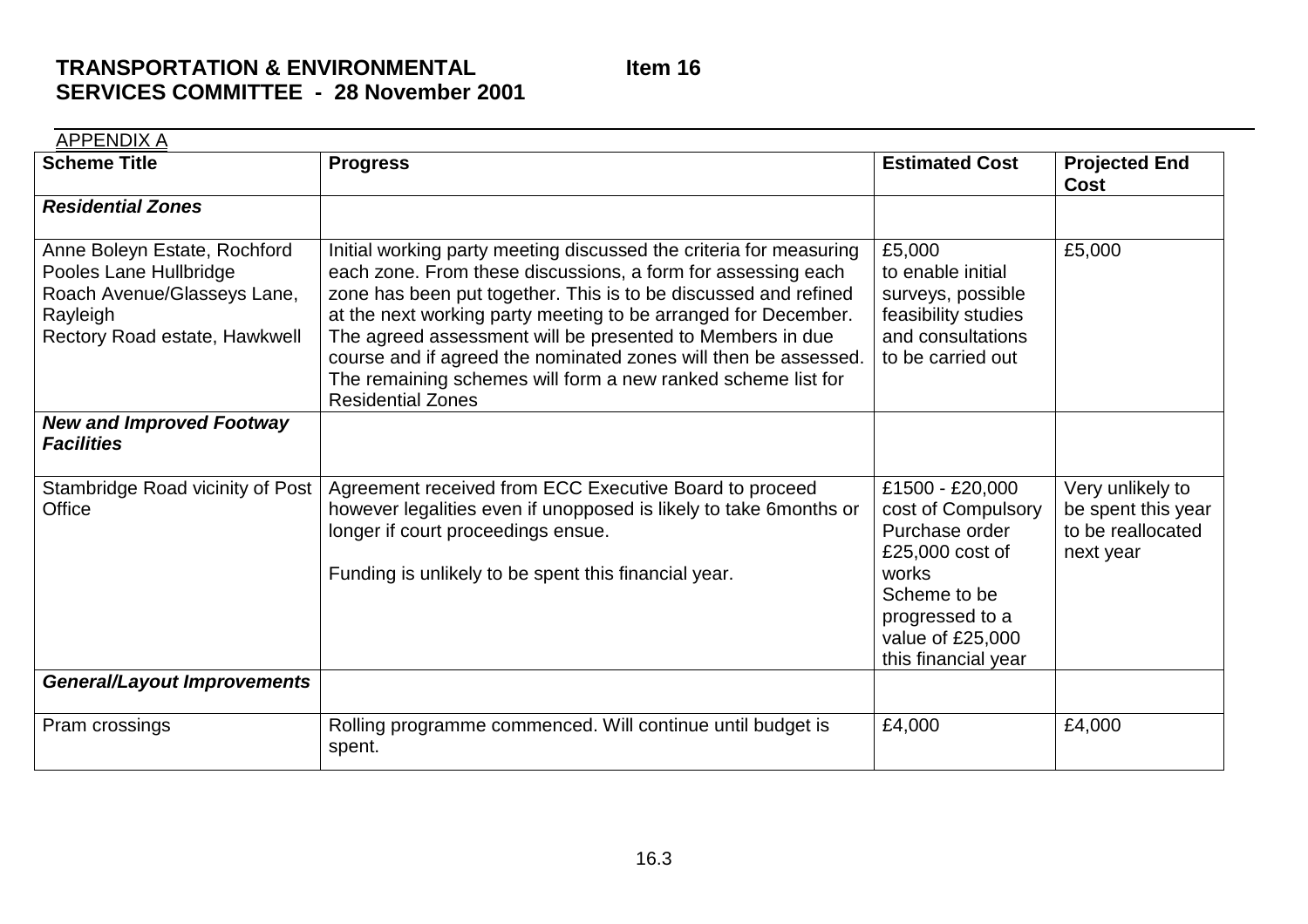# **TRANSPORTATION & ENVIRONMENTALSERVICES COMMITTEE - 28 November 2001**

| Kill your Speed Campaign                                  | 8 anticipated movements within the programme. 5 movements<br>have been carried out and no further movements are<br>programmed due to allocated funding being spent unless the<br>additional funding is approved.                                                                                               | £5,000                   | £7,000 additional<br>£2,000 required     |
|-----------------------------------------------------------|----------------------------------------------------------------------------------------------------------------------------------------------------------------------------------------------------------------------------------------------------------------------------------------------------------------|--------------------------|------------------------------------------|
| Coronation Close Gt Wakering -<br>hardening of verges     | After a public meeting held in February many residents have had<br>crossovers installed to their properties. Works to harden some<br>verges in the close are programmed for the near future. Some<br>residents have also applied for licences to plant in the highway<br>which should enhance the verge areas. | £6,000                   | £10,000<br>additional £4,000<br>required |
| Implementation of<br>Canewdon/Stambridge Traffic<br>Study | Measures suggested in this study have been assessed together<br>with relevant accident information and implementation of the<br>measures, which are signing and lining works have been<br>ordered.                                                                                                             | £10,000                  | £10,000                                  |
| <b>Traffic Regulation Orders</b><br>List attached         | For details of individual schemes progress see additional list<br>below                                                                                                                                                                                                                                        | To a value of<br>£25,000 | £25,000                                  |
| <b>Pedestrian Facilities</b>                              | No schemes progressed this year                                                                                                                                                                                                                                                                                |                          |                                          |

**Item 16**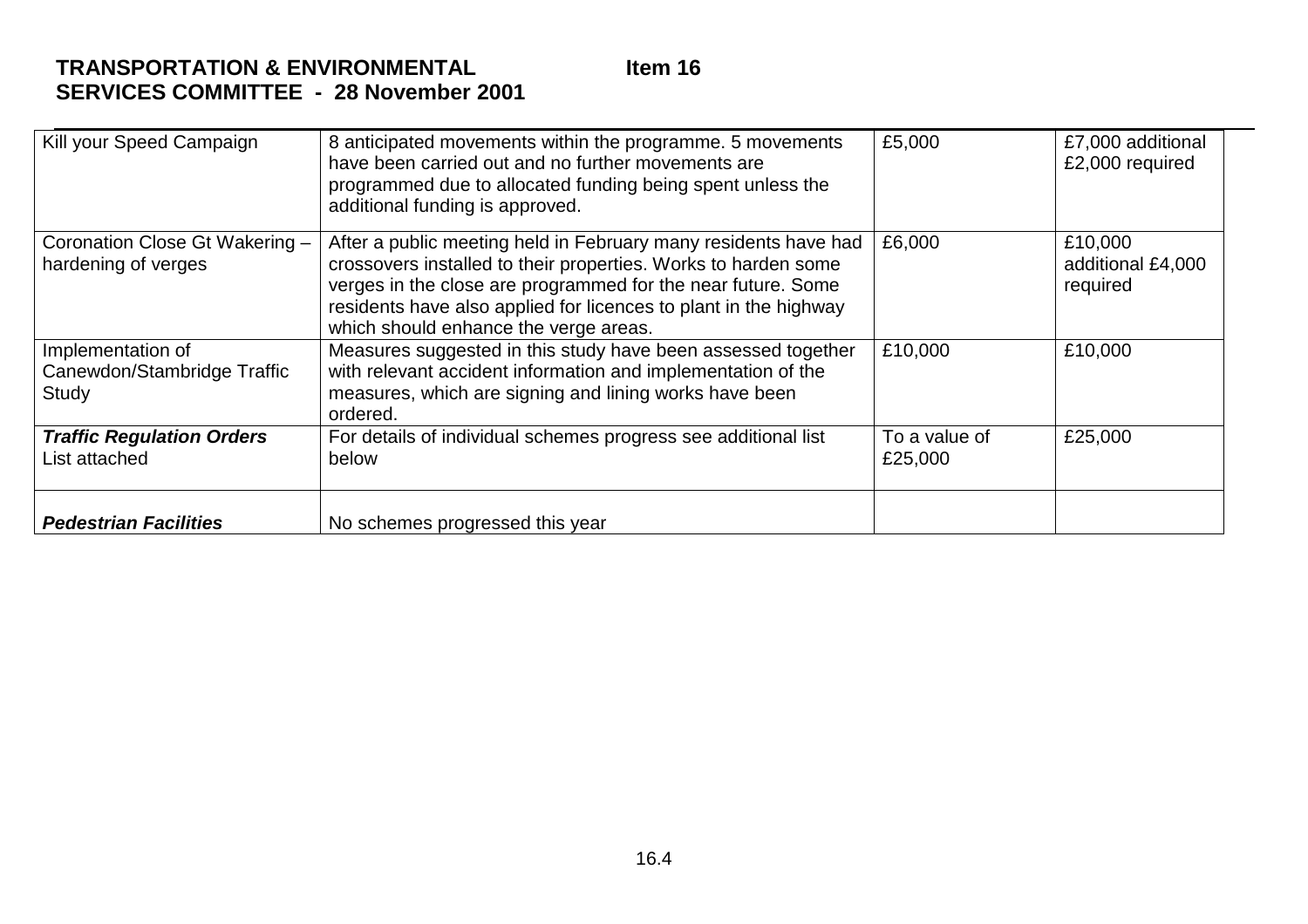### **APPENDIX B - Additional schemes recommended to be funded from Locally Determined Budget**

This list of proposed schemes has been put together from items not previously selected from the Locally Determined Programme with additional schemes that have arisen during the year and would be included in next years programme. In considering this list care has been taken to select schemes that are able to be completed this financial year

| <b>PROPOSED SCHEMES or ADDITIONS TO</b><br><b>EXISTING SCHEMES</b>        | <b>WORK DESCRIPTION</b>                                              | <b>ESTIMATED COST</b> |
|---------------------------------------------------------------------------|----------------------------------------------------------------------|-----------------------|
|                                                                           |                                                                      |                       |
| <b>Coronation Close</b>                                                   | Additional cost to complete verge hardening<br>where necessary       | £4,000                |
| <b>Kill Your Speed</b>                                                    | To continue programme and maintain public<br>awareness               | £2,000                |
| Lower Road between Coventry Hill & Sports<br>$Club - creation of footway$ | Feasibility study and possible design                                | £5,000                |
| Lower Road/Hullbridge Rd corner                                           | Improvements to kerbline to prevent overrun                          | £3,000                |
| Southend Road/Oldbury Cottages rural f/wy                                 | Rural footway only                                                   | £3,000                |
| Downhall Road/Hambro Hill junction layout<br>improvement                  | Feasibility Study and possible design                                | £1,000                |
| Rayleigh Town Centre - review of Traffic<br><b>Regulation Orders</b>      | Raised as part of Rayleigh Town Centre<br><b>Working Party Group</b> | £2,000                |
| Traffic Study - Lower Road Hockley-Hullbridge                             | Action to address local concerns and<br>supported by Mrs E Hart CC   | £5,000                |